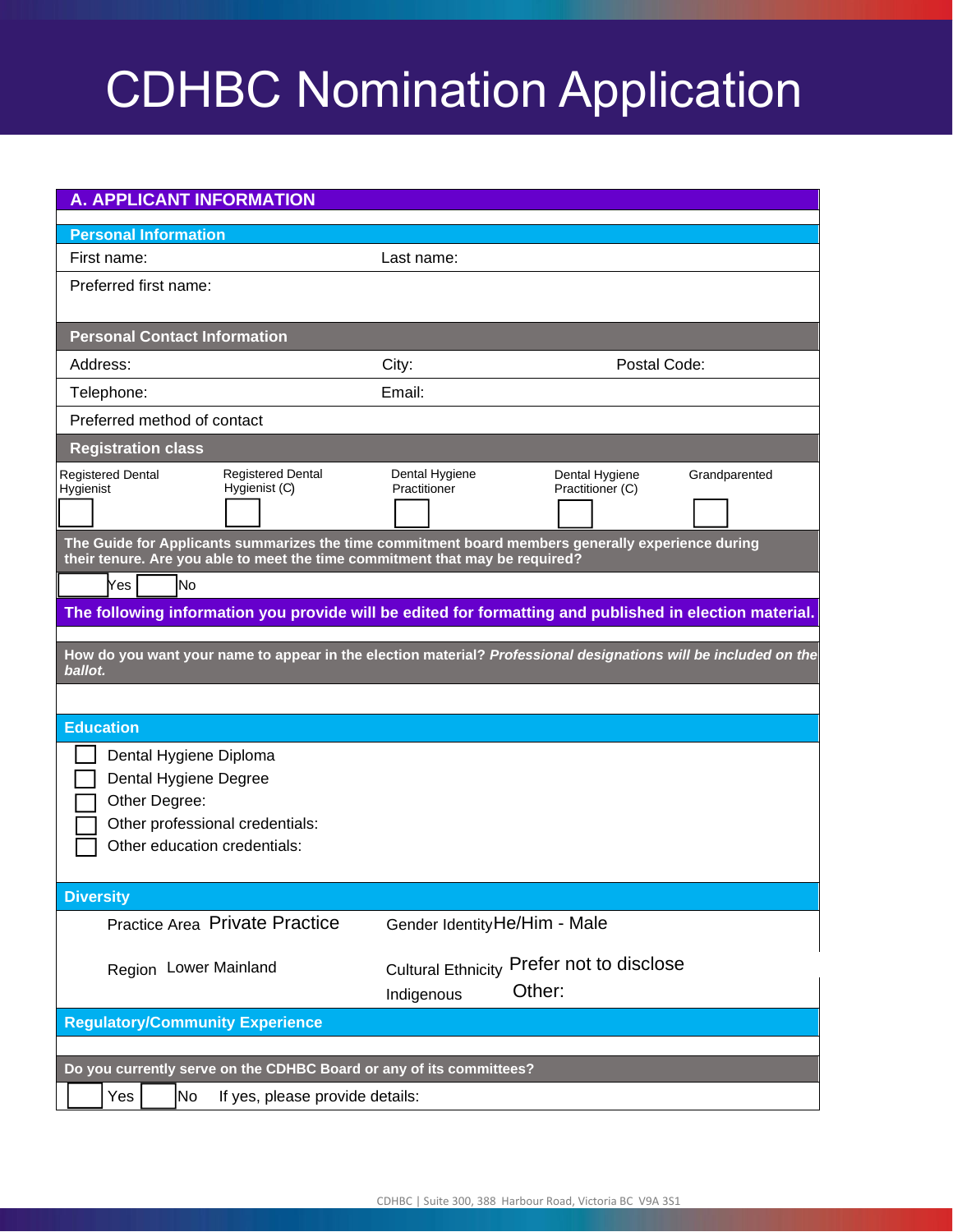| Do you have any other board or committee experience, or relevant experience in professional regulation?                                                                                                                              |
|--------------------------------------------------------------------------------------------------------------------------------------------------------------------------------------------------------------------------------------|
| Yes <br>No<br>If yes, please provide details:                                                                                                                                                                                        |
|                                                                                                                                                                                                                                      |
| Do you have any volunteer or community involvement experience that you wish to include in your<br>application?                                                                                                                       |
| Yes<br> No<br>If yes, please provide details:                                                                                                                                                                                        |
|                                                                                                                                                                                                                                      |
| <b>B. CANDIDATE STATEMENT</b> (will be published in election material exactly as received)<br>Please refer to the <b>Guide for Applicants</b> for assistance on completing this section. Do not exceed the word<br>limits specified. |
|                                                                                                                                                                                                                                      |
| <b>INTENTION</b>                                                                                                                                                                                                                     |
| Why do you want to be a CDHBC Board Member? Please limit your answer to 250 words.                                                                                                                                                   |
|                                                                                                                                                                                                                                      |
|                                                                                                                                                                                                                                      |
|                                                                                                                                                                                                                                      |
|                                                                                                                                                                                                                                      |
|                                                                                                                                                                                                                                      |
|                                                                                                                                                                                                                                      |
|                                                                                                                                                                                                                                      |
|                                                                                                                                                                                                                                      |
|                                                                                                                                                                                                                                      |
|                                                                                                                                                                                                                                      |
|                                                                                                                                                                                                                                      |
|                                                                                                                                                                                                                                      |
|                                                                                                                                                                                                                                      |
|                                                                                                                                                                                                                                      |
|                                                                                                                                                                                                                                      |
|                                                                                                                                                                                                                                      |
|                                                                                                                                                                                                                                      |
|                                                                                                                                                                                                                                      |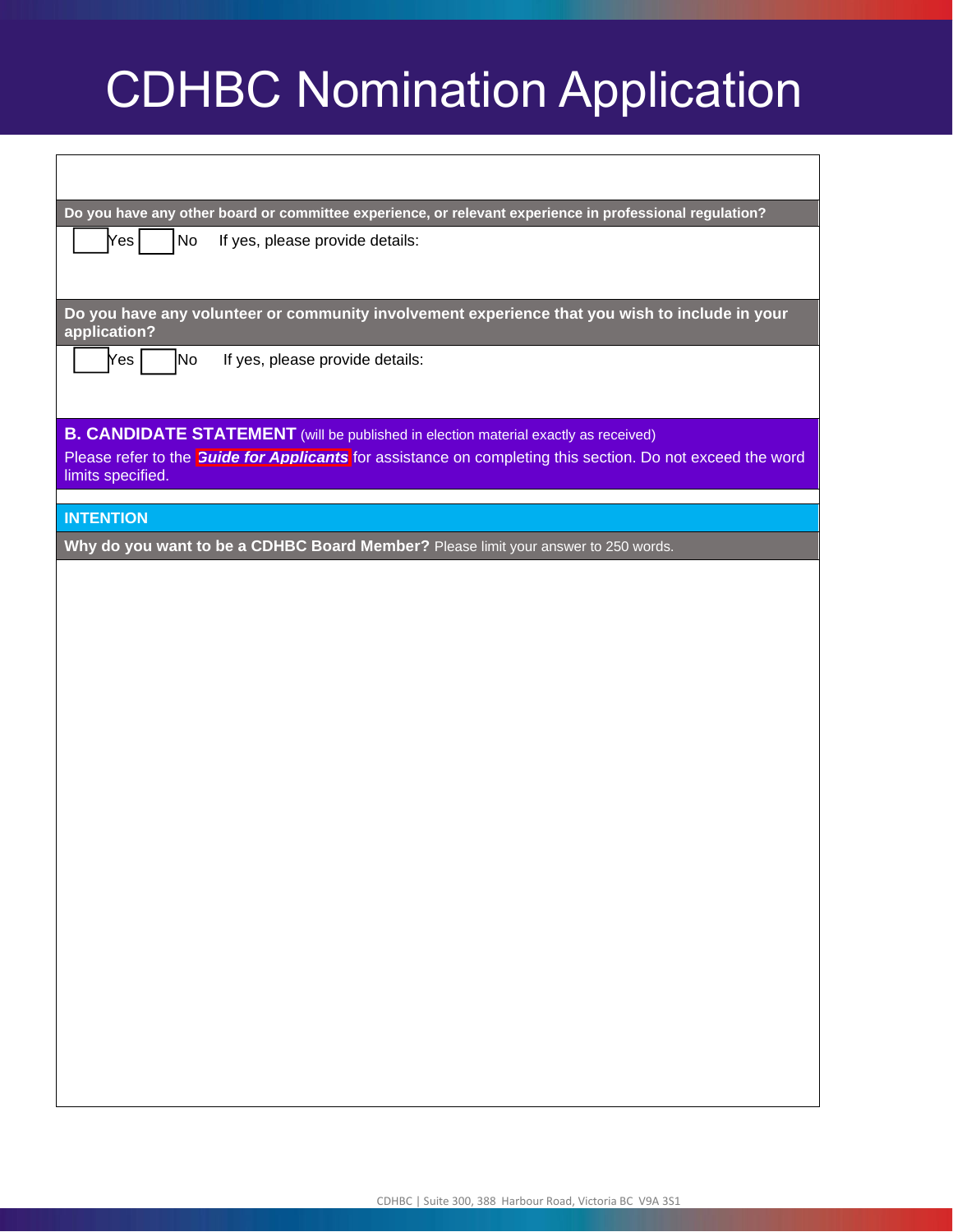#### **VALUES**

In October 2019, the CDHBC Board approved a **Board Composition Matrix** upon the recommendation of the CDHBC Governance Committee. This composition matrix includes values, core competencies, diverse perspectives, and specialized skills and experiences that will benefit the work of the Board in the context of the regulatory environment in which CDHBC currently operates.

The Values articulated by the Board are critical in ensuring that board members have a clear understanding of CDHBC's public protection mandate, and are willing and able to work in collaboration with others, and positioned to lean in to the opportunities and challenges the Board and College are facing. The following values are included in the [Board Composition Matrix:](https://www.cdhbc.com/About-CDHBC/Board-of-Directors/2021-2022-Board-Election/Matrix-Table.aspx)

#### **Accountability, Honesty, Integrity**

Act with integrity and speak the truth, be able and willing to take full responsibility for decisions and follow through on commitments.

#### **Adaptability**

Appreciate that, at times, plans will adjust to meet changing circumstances and needs.

#### **Collaboration**

Recognize that, in a complex system, what can emerge as a result of meaningful engagement and dialogue will be stronger than what is created in isolations.

#### **Humility**

Be open to new ideas, new perspectives, and new ways of doing things, always bringing a learning mindset to decision-making.

#### **Inclusivity**

Create an environment and culture that welcomes diverse perspectives, new partners and new ideas.

#### **Objectivity**

Be able to self-reflect and make decisions based on evidence and good information, to best fulfill the public mandate.

#### **Public Service**

Have compassion for the public and their right to safe, ethical care, demonstrated by an understanding and appreciation of, and commitment to, the public protection mandate and the time required to execute the role diligently, recognizing that public interest will always be prioritized over personal or professional interests.

#### **Respect**

Be able to work with others effectively, and appreciate different perspectives and opinions, while fostering and promoting, not impeding or stifling, robust dialogue.

#### **Self-Awareness**

Have a clear understanding of personal strengths, areas of development and potential biases, remaining open to reflection, feedback continuous growth and improvement.

**How do you embody these values in your work and personal life?** Please limit your response to 250 words.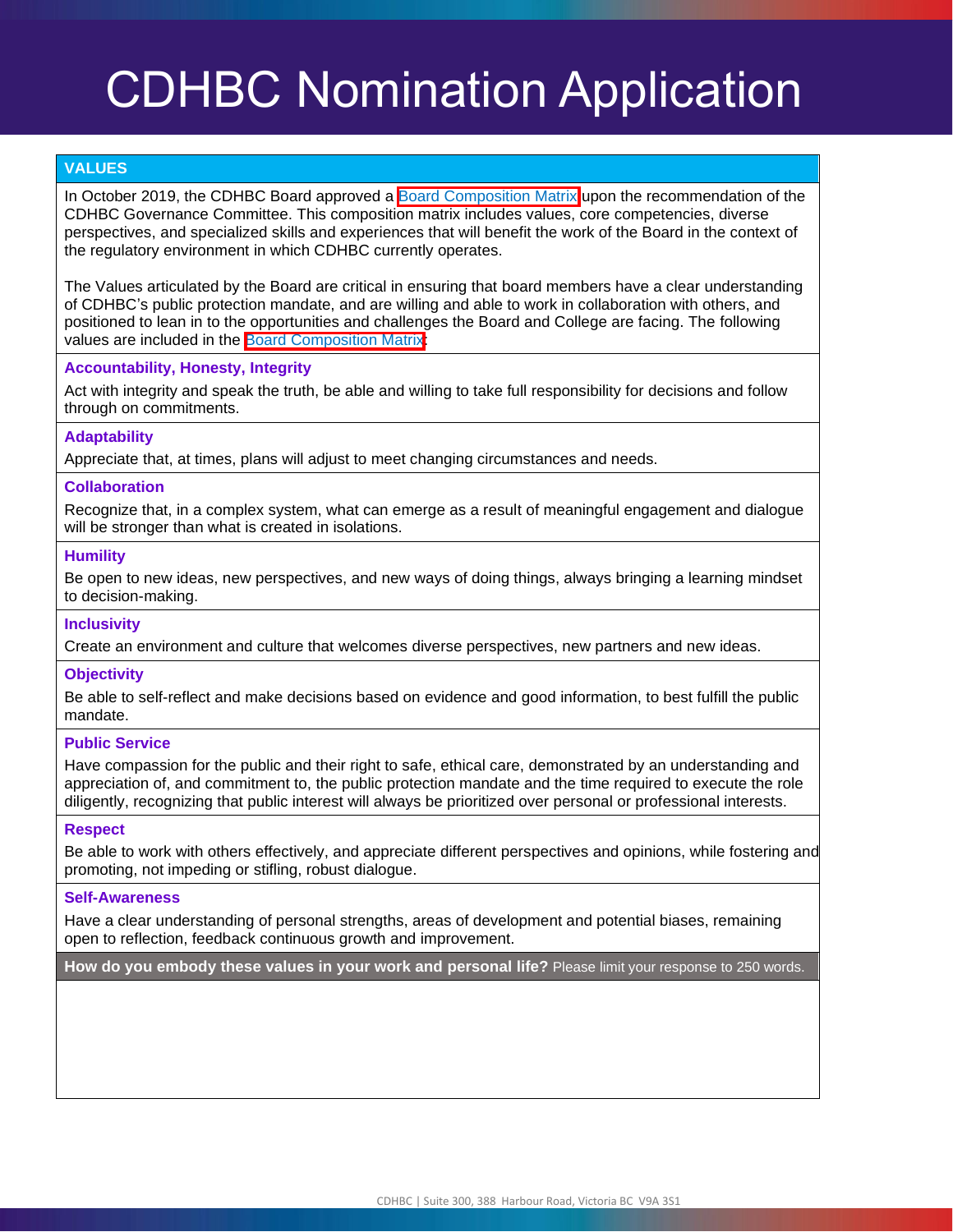#### **COMPETENCIES AND DIVERSE PERSPECTIVES**

As outlined above, the Board articulated the core competencies, specialized competencies, and diverse perspectives and experiences in its **Board Composition Matrix** which will enable high quality decision making in a time of significant systemic change.

The CDHBC Nomination Committee used the composition matrix to assess the current board and the gaps created by board members whose terms of office are ending at the end of this election term. The Nomination Committee developed a **"needs assessment"**, which identifies the key gaps the Board is seeking to fill. This needs assessment will aid decision-making for registrants voting in the election, and the Minister of Health during the public appointment process.

#### The following needs in board composition have been identified by the Nomination Committee:

#### **Indigenous Cultural Safety and Humility**

Indigenous voices, embedded within the College's governance structure, to ensure that deliberations are informed and decisions include and respect Indigenous perspectives, that biases are identified and questioned, and that the College's collective work continues to grow in its cultural safety and humility journey, contributing to positive systemic change.

#### **Gender Diversity**

A variety of perspectives from various age groups, and both cis-gender and LGBQTIA groups to support decisions that are balanced and relevant.

#### **Board Leadership**

Experience in facilitating board and committee meetings, developing board culture, and fostering board effectiveness.

#### **Change Leadership**

Change management and transformation experience that will support the College's ability to adapt, evolve and lead systemic change.

#### **Government Relations**

A deep understanding of how government works, and how to effect change within all levels of government.

#### **Registrant Practice**

Diverse practice experiences, backgrounds that inform dialogue and decision-making, ensuring decisions meet intended objectives, are practical, and ultimately, protect the public.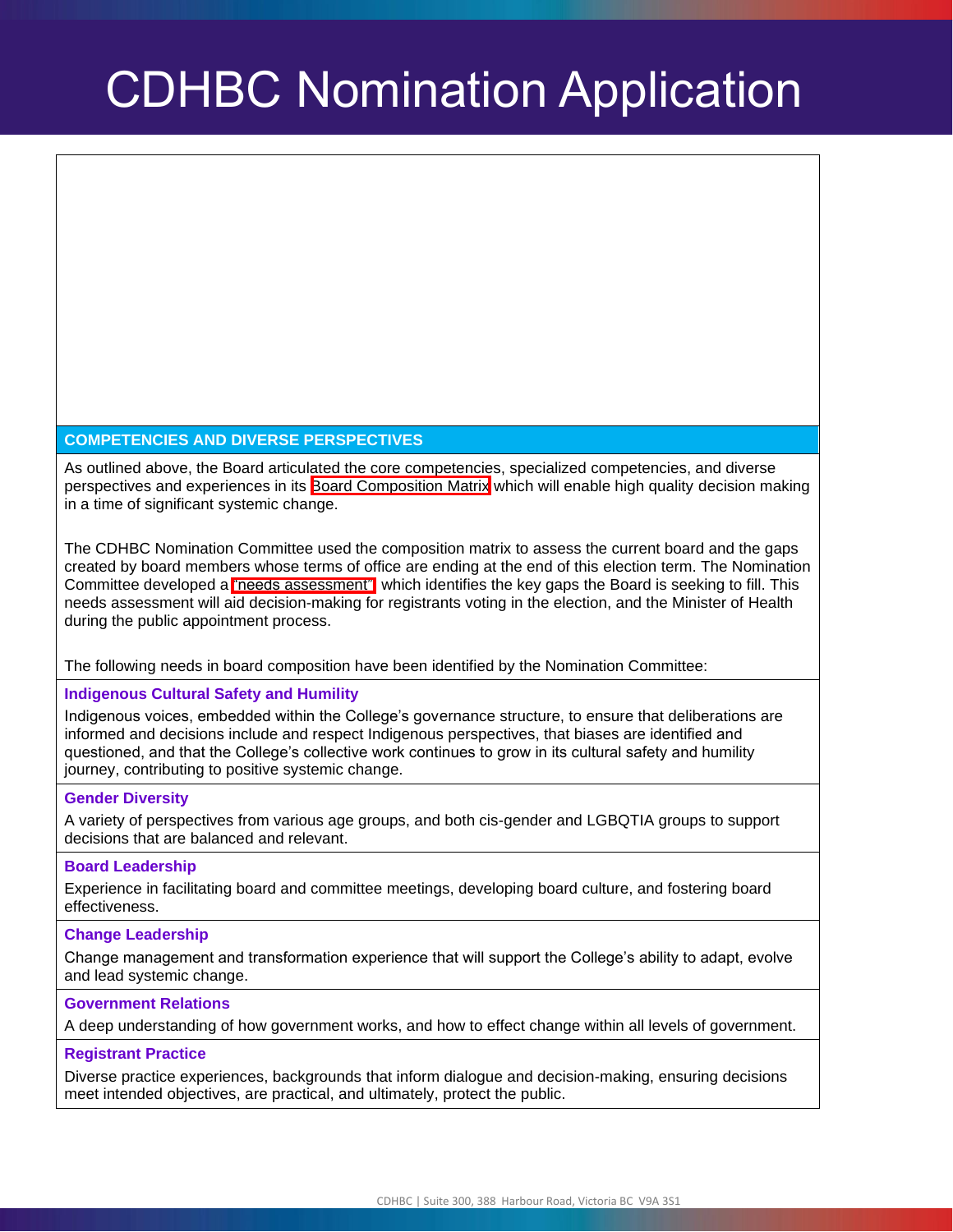#### **Regional Diversity**

Dental hygiene practice varies throughout the province and so does the experience of the public's interaction and expectations of the dental hygiene care system. The board needs the perspectives of the various regions of the province: Lower Mainland, Island, North and Interior.

**Please explain why you feel you can make a valuable contribution to the CDHBC Board in light of the above needs and the current context in which CDHBC is operating. What specific experiences, skills, and perspectives do you bring that will enhance the current Board? If applicable, reference competencies, diverse perspectives, and specific gaps highlighted above or in the Board Composition Matrix.** Please limit your answer to 250 words.

### **C. PRIVACY NOTICE**

The College of Dental Hygienists of British Columbia ("CDHBC") collects, uses, discloses, stores and retains personal information in compliance with the *Health Professions Act* and the *Freedom of Information and Protection of Privacy Act* ("FIPPA").

The personal information you provide when submitting this nomination application to CDHBC is being collected and will be used by CDHBC to assess your qualifications and suitability as a potential board member. The collection of this personal information is permitted under section 26(c) and (e) of FIPPA. Your personal information in accordance with CDHBC's Records Retention and Disposition Policies.

The personal information you provide when submitting this nomination application may be disclosed by CDHBC to others, but only in accordance with the consent to public disclosure that you give by completing and submitting this nomination application to CDHBC (see below) or as otherwise authorized or required by law.